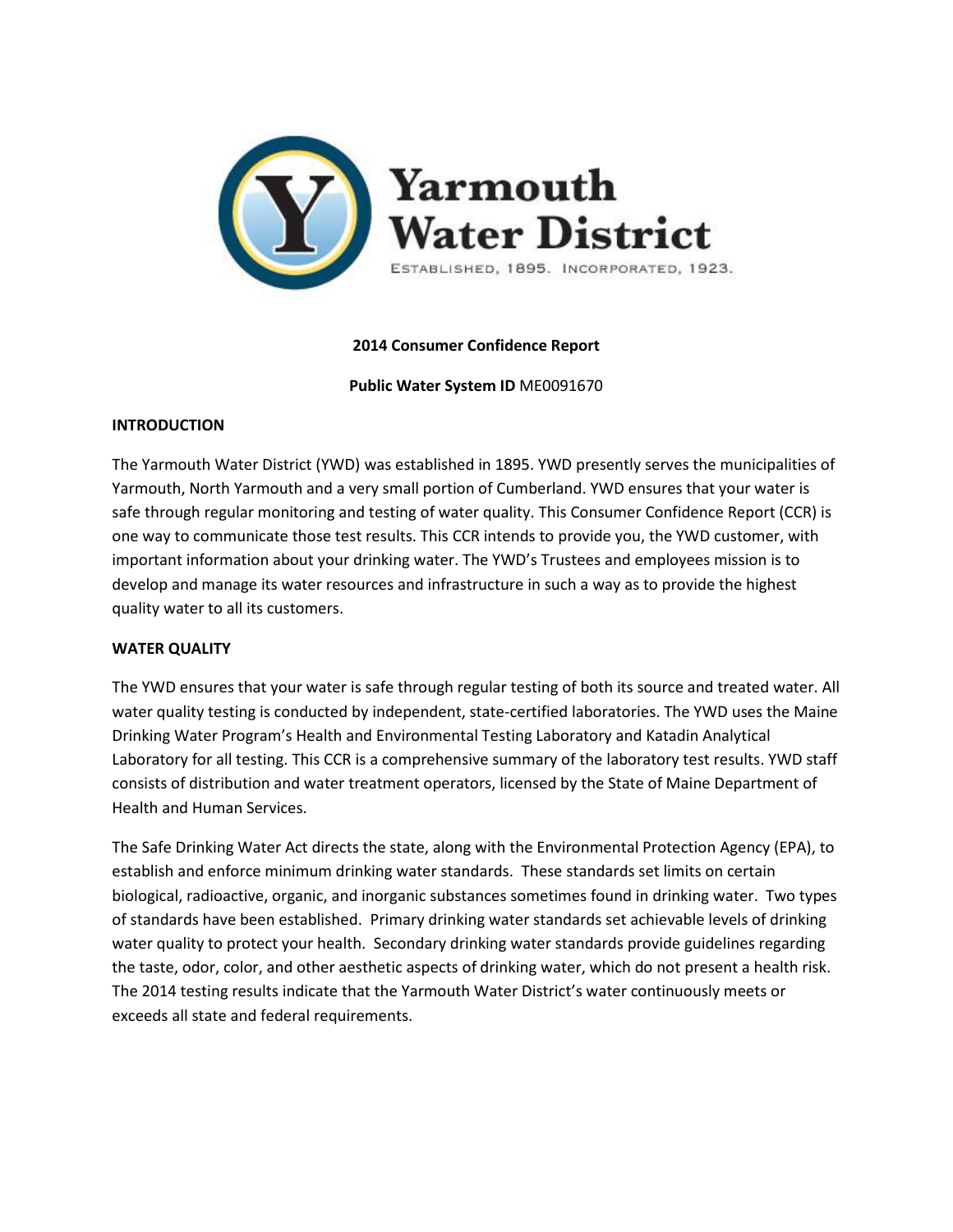## **WATER SUPPLY / SOURCE INFORMATION**

The Maine Drinking Water Program, in cooperation with local public water suppliers (PWS), has conducted a statewide assessment of the risks to public water supply wells and intakes from human activities. All wells were rated on the current and future risk for contamination by both acute contaminants, like bacteria, and chronic contaminants, like petroleum hydrocarbons. While most community supplies have low to moderate risk factors based on current conditions, a large proportion have high risk for future development in their source protection areas. For the Yarmouth Water District, the well itself is rated as a Moderate risk. This is a factor that can only be changed by installing a new well. The current land use around the well results in a Low risk for bacteria and nitrates, and Moderate risk for long-term, chronic contaminants. Water quality testing and limited development in your protection area produce a lower risk ranking. The Yarmouth Water District land ownership and wellhead management planning indicate a Low risk for future bacterial contamination and Moderate risk for chronic contaminants. Land use controls exist that can be used to manage development around the source. The District will work to make sure that these controls are effective in protecting water quality. For a detailed copy of the Source Water Assessment, please contact our district office or the Maine Drinking Water Program at 1-207-287-2070. Infants and young children are typically more vulnerable to lead in drinking water than the general population. It is possible that Lead levels at your home may be higher than other homes in the community as a result of materials used in your home's plumbing. If you are concerned about elevated Lead levels in your home's water, you may wish to have your water tested and flush your tap for 30 seconds to 2 minutes before using tap water. Additional information is available from the Safe Drinking Water Hotline (1-800-426-4791).

The Yarmouth Water District uses groundwater supplies from four gravel packed wells. These supplies are all located in the Town of North Yarmouth. The District also maintains a connection with the Portland Water District, which primarily serves as the source of supply for the Wyman Power Station on Cousins Island in Yarmouth. In the last 12 months, we have produced and delivered more than 262,915,000 gallons of water to the distribution system. The Yarmouth Water District actively chlorinates at the sources to provide a chlorine residual in the distribution system.

## **WATER SYSTEM DATA**

Our water supply and distribution system includes almost 80 miles of water main and 2979 active services. The Yarmouth Water District has 3 storage tanks; one located in North Yarmouth (200,000 gallons), and two storage tanks located in Yarmouth (500,000 gallons and 1,000,000 gallons). We currently chlorinate with Sodium Hypochlorite at the production wells. The system serves approximately 8,800 customers and provides fire protection service through 387 hydrants. The District added 32 new water services, 4,130 feet of new water main and 4 new hydrants in 2014.

## **HIGHLIGHTS OF THE PAST YEAR**

2014 was a busy year with the East Elm Bridge Project, the rehabilitation of West Elm Street distribution mains and the introduction of natural gas distribution. Approximately 3,734 feet of water main was cleaned and relined with new cement lining on West Elm Street from Main Street to McCartney Street. The McKearney Village project added 4,130 feet of new water main to our distribution system. Both projects greatly improved fire flows and water quality.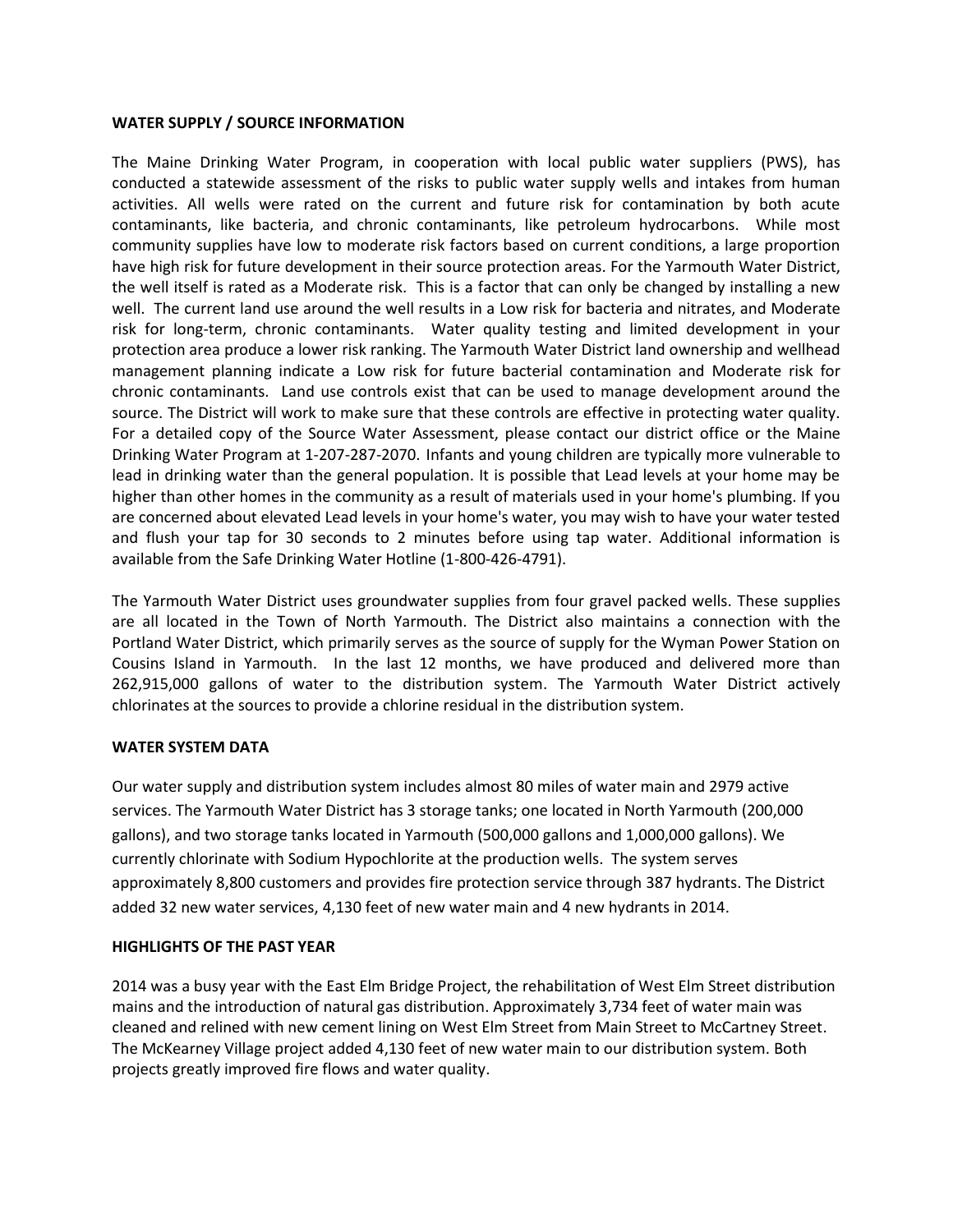| Parameter                                                                    | <b>Maximum Contaminant</b><br>Level | <b>Maximum</b><br><b>Contaminant Level</b><br>Goal | <b>Actual YWD</b><br><b>Test Results</b> | <b>Sample Source</b><br><b>Sample Date</b> |
|------------------------------------------------------------------------------|-------------------------------------|----------------------------------------------------|------------------------------------------|--------------------------------------------|
| Microbiological 2014 Coliform<br>bacteria<br>YWD samples 11 sites per month. | 1 per month                         | $\Omega$                                           | $\Omega$                                 | Distribution 1/1/14-<br>12/31-14           |
| % positive for microbiological presence                                      | 0%                                  | 5%                                                 | 0%                                       | Distribution 1/1/14-<br>12/31-14           |
| <b>Disinfection Byproducts-2014</b>                                          |                                     |                                                    |                                          |                                            |
| Total Trihlomethanes(TTHM)                                                   | 80 ppb                              | 0 ppb                                              | 1.76 ppb                                 | Distribution 8/20/13                       |
| Haloacetic Acids(HAA5)                                                       | 60 ppb                              | $5.0$ ppb                                          | 0 ppb                                    | Distribution 8/20/13                       |
| <b>Inorganic Chemicals 2014 TE-6</b>                                         |                                     |                                                    |                                          |                                            |
| Arsenic                                                                      | 10 ppb                              | 0 ppb                                              | 0.87 ppb                                 | Reinsborough Well<br>6/16/14               |
| <b>Barium</b>                                                                | 2 ppm                               | 2 ppm                                              | 0.0065 ppm                               | Estabrook Well 6/16/14                     |
| Chromium                                                                     | 100 ppb                             | 100 ppb                                            | $1.9$ ppb                                | Estabrook Well 6/16/14                     |
| Copper $90^{th}$ %                                                           | $1.3$ ppm                           | 1.3 ppm                                            | 0.185 ppm                                | Customers 6/28/13                          |
| Lead $90^{th}$ %                                                             | 0.015 ppm                           | 0 ppb                                              | 0.013 ppm                                | Customers 6/28/13                          |
| Nitrate Nitrogen                                                             | 10 ppm                              | 10 ppm                                             | 1.8 ppm                                  | Reinsborough Well<br>6/16/14               |
| <b>Radioactive Contaminants</b>                                              |                                     |                                                    |                                          |                                            |
| Gross Alpha Screen                                                           | 15 pCi/L                            | 0 pCi/L                                            | 4.23 pCi/L                               | Stevens Well 7/6/11                        |
| Uranium-238                                                                  | 30 ppb                              | 0 ppb                                              | $9.7$ ppb                                | Estabrook Well 6/16/14                     |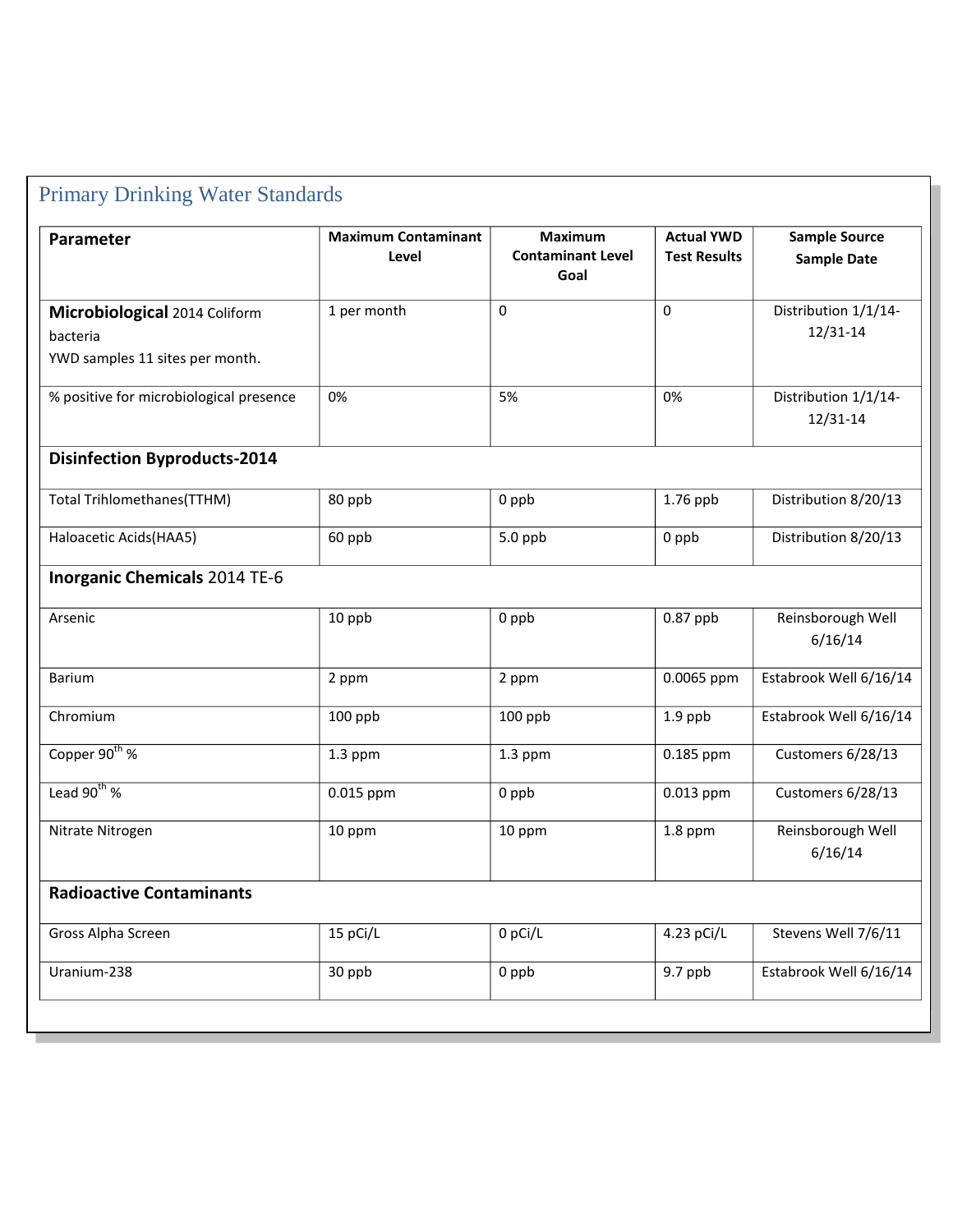# Secondary Drinking Water Standards

# **Non-regulated Aesthetic Standards for Finished Water**

| <b>Chemical Parameters 2014 TE-6</b> | Other                 | <b>Secondary Maximum</b><br><b>Contaminant Level</b> | <b>Actual YWD</b><br><b>Test Results</b> | <b>Sample Location Date</b>                       |
|--------------------------------------|-----------------------|------------------------------------------------------|------------------------------------------|---------------------------------------------------|
| Chloride                             |                       | 250 ppm                                              | 45 ppm                                   | Hayes Well 5/12/14                                |
| Color                                |                       | 15 PCU                                               | <5 PCU                                   | All Sources 2014                                  |
| Copper                               |                       | $1.0$ ppm                                            | $0.026$ ppm                              | Reinsborough Well<br>6/16/14                      |
| Iron                                 |                       | $0.30$ ppm                                           | 0.093 ppm                                | Estabrook Well 6/16/14                            |
| Magnesium                            |                       | No Standard                                          | $6.0$ ppm                                | Estabrook Well 6/16/14                            |
| Manganese                            |                       | $0.05$ ppm                                           | <.0005 ppm                               | <b>BDL 2014</b>                                   |
| pH                                   |                       | $6.5 - 8.5$                                          | 6.7                                      | Estabrook Well 6/16/14                            |
| Sodium                               | Guidance Level 20 ppm | No Standard **                                       | 21 ppm                                   | Hayes Well 5/12/14                                |
| Sulfate                              |                       | 250 ppm                                              | 13 ppm                                   | Estabrook Well 6/16/14                            |
| Zinc                                 |                       | $2.0$ ppm                                            | 0.088 ppm                                | Hayes Well 5/12/14                                |
| Calcium                              |                       | No Standard                                          | 25 ppm                                   | Estabrook Well 6/16/14                            |
| Hardness                             |                       | No Standard                                          | 87.2 ppm                                 | Estabrook Well 6/16/14                            |
| Chlorine Residual Avg.               | Range 0.19-0.35 ppm   | 4.0 ppm                                              | <b>RAA</b><br>$0.28$ ppm                 | <b>Distribution System</b><br>$1/1/14 - 12/31/14$ |

# **Definitions**

Guidance Level: Drinking Water Equivalency Level.

Maximum Contaminant Level (MCL): Highest level of a contaminant allowed in drinking water.

Maximum Contaminant Level Goal (MCLG): Level of a contaminant in drinking water below which there is no known or expected health risk.

Secondary Maximum Contaminant Levels (SMCL): Target for aesthetic quality without posing risk to human health.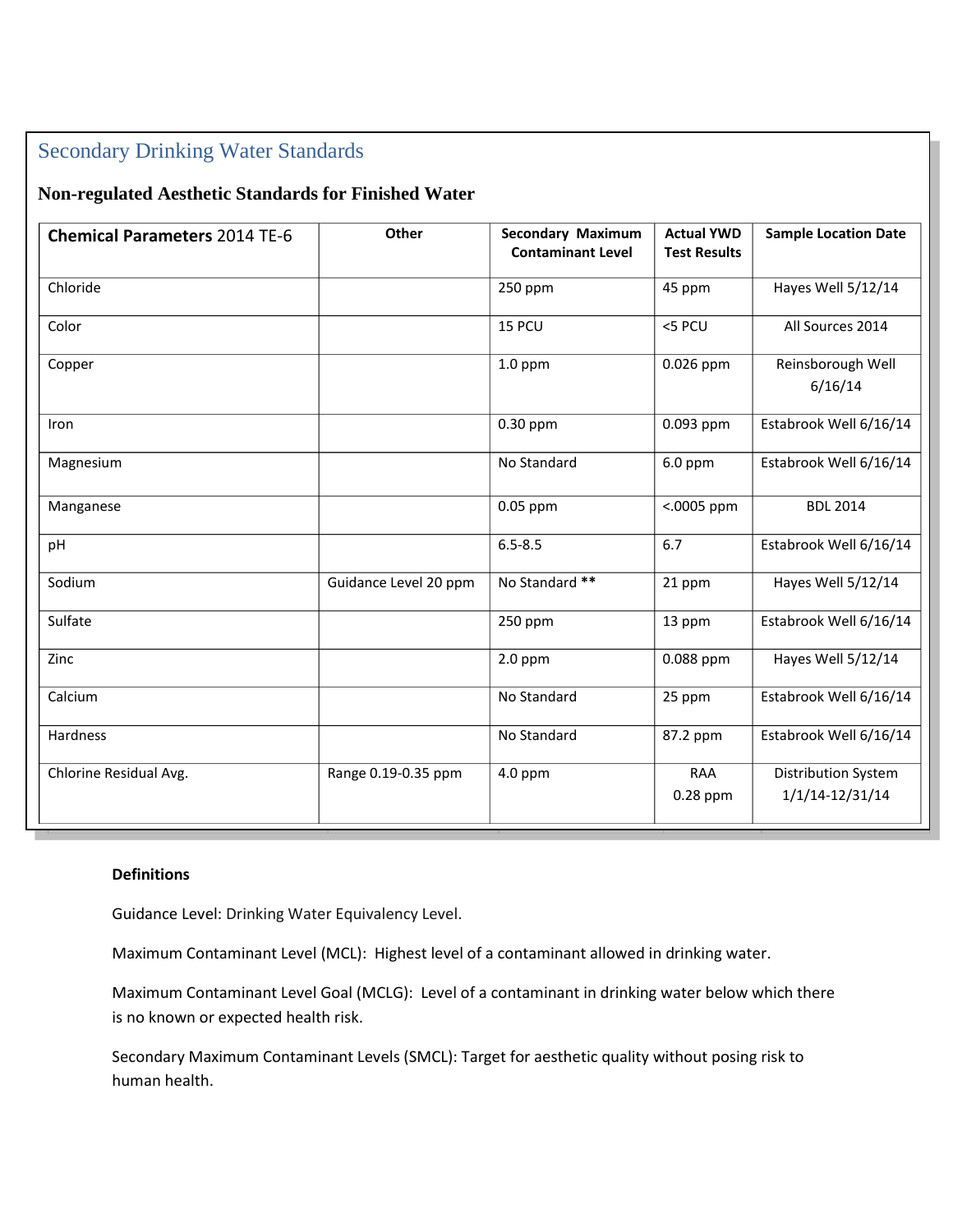Running Annual Average (RAA): The average of all monthly or quarterly samples for the last year at all sample locations.

Action Level (AL): Concentration of a contaminant that, if exceeded, triggers treatment or other requirements which a water system must follow.

ppm = parts per million or milligrams per liter (mg/L)

ppb = parts per billion or micrograms per liter (ug/L)

pCi/L = picocuries per liter (a measure of radioactivity)

NTU = nephelometric turbidity units

BDL= Below Detection Limit

# **Notes:**

1) Total Coliform Bacteria: Reported as the highest monthly number of positive samples, for water systems that take < 40 samples per month.

2) Lead/Copper: Action levels (AL) are measured at consumer's tap. 90% of the tests must be equal to or below the action level.

3) Nitrate: Nitrate in drinking water at levels above 10 ppm is a health risk for infants of less than six months of age. High nitrate levels in drinking water can cause blue baby syndrome. Nitrate levels may rise quickly for short periods of time because of rainfall or agricultural activity. If you are caring for an infant you should ask advice from your health provider.

4) Gross Alpha: Action level over 5 pCi/L requires testing for Radium. Action level over 15 pCi/L requires testing for Radon and Uranium.

5) Sodium: Current drinking water standard for sodium is 20 milligrams per liter. Individuals on a low sodium diet due to high blood pressure, or other health problems, should consult their physician about drinking water on a daily basis which exceeds that level. Most Americans consume as much as ten times more salt than the body requires. Excess sodium from salt in the diet increases the risk of high blood pressure and cardiovascular disease. For most healthy people, a sodium level of 100 milligrams per liter of water will not substantially increase risk.

**\*\*** For sodium, EPA believes this guidance level for sodium needs updating, and is probably low. If a health benchmark for drinking water were established using current information and current drinking water health assessment procedures, it would likely be higher.

6) TTHM/HAA5: Total Trihalomethanes and Haloacetic Acids are formed as a by-product of drinking water chlorination. This chemical reaction occurs when chlorine combines with naturally occurring organic matter in water.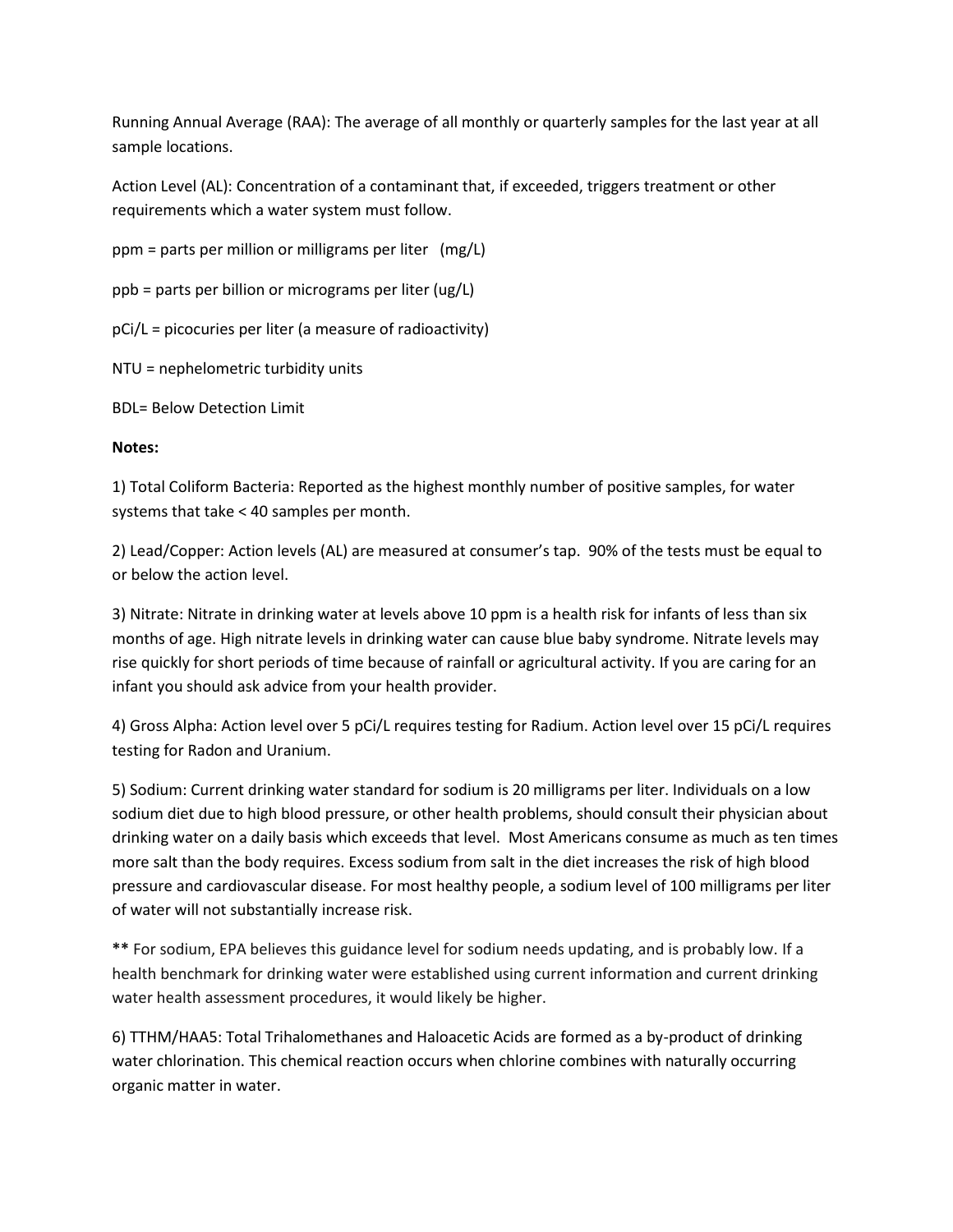#### **Health Information**

Drinking water, including bottled water, may be reasonably expected to contain at least small amounts of some contaminants, some of which occur naturally. The presence of contaminants does not necessarily indicate that the water poses a health risk. Contaminants that may be present in source water include: **(1)** Microbial contaminants, such as viruses and bacteria, which may come from sewage treatment plants, septic systems, agricultural livestock operations, and wildlife. **(2)** Inorganic contaminants, such as salts and metals, which can be naturally occurring or result from urban storm water runoff, industrial or domestic wastewater discharges, oil and gas production, mining, or farming. **(3)** Pesticides and herbicides, which may come from a variety of sources such as agriculture, urban storm water runoff, and residential uses. **(4)** Organic chemical contaminants, including synthetic and volatile organic chemicals, which are by-products of industrial processes and petroleum production and can also come from gas stations, urban runoff, and septic systems. **(5)** Radioactive contaminants, which can be naturally occurring or be the result of oil and gas production and mining activities.

However, some people may be more vulnerable to contaminants in drinking water than the general population. Immuno-compromised persons such as persons with cancer undergoing chemotherapy, persons who have undergone organ transplants, people with HIV/AIDS or other immune system disorders, some elderly, and infants can be particularly at risk from infections. These people should seek advice about drinking water from their health care providers. The EPA and CDC have guidelines on the appropriate means to lessen the risk of infection by cryptosporidium and other microbial contaminants. More information about waterborne contaminants and potential health effects can be obtained by calling the Safe Drinking Water Hotline at 1-800-426-4791.

If present, elevated levels of lead can cause serious health problems, especially for pregnant women and young children. Lead in drinking water is primarily from materials and components associated with service lines and home plumbing. Yarmouth Water District is responsible for providing high quality drinking water, but cannot control the variety of materials used in plumbing components. When your water has been sitting for several hours, you can minimize the potential lead exposure by flushing your tap for 30 seconds to 2 minutes before using the water for drinking or cooking. If you are concerned about lead in your water, you may wish to have your water tested. Information on lead in drinking water, testing methods, and steps you can take to minimize exposure is available from the Safe Drinking Water Hotline (1-800-426-4791) or at http:/[/ www.epa.gov.safewater/lead](http://www.epa.gov.safewater/lead)

## **Violations**

The Yarmouth Water District has no reportable violations in 2014 for water quality.

## **Waiver Information**

YWD received full Synthetic Organic Contaminants waivers at the Stevens, Estabrook and Reinsborough well for the 2014-2016 compliance period.